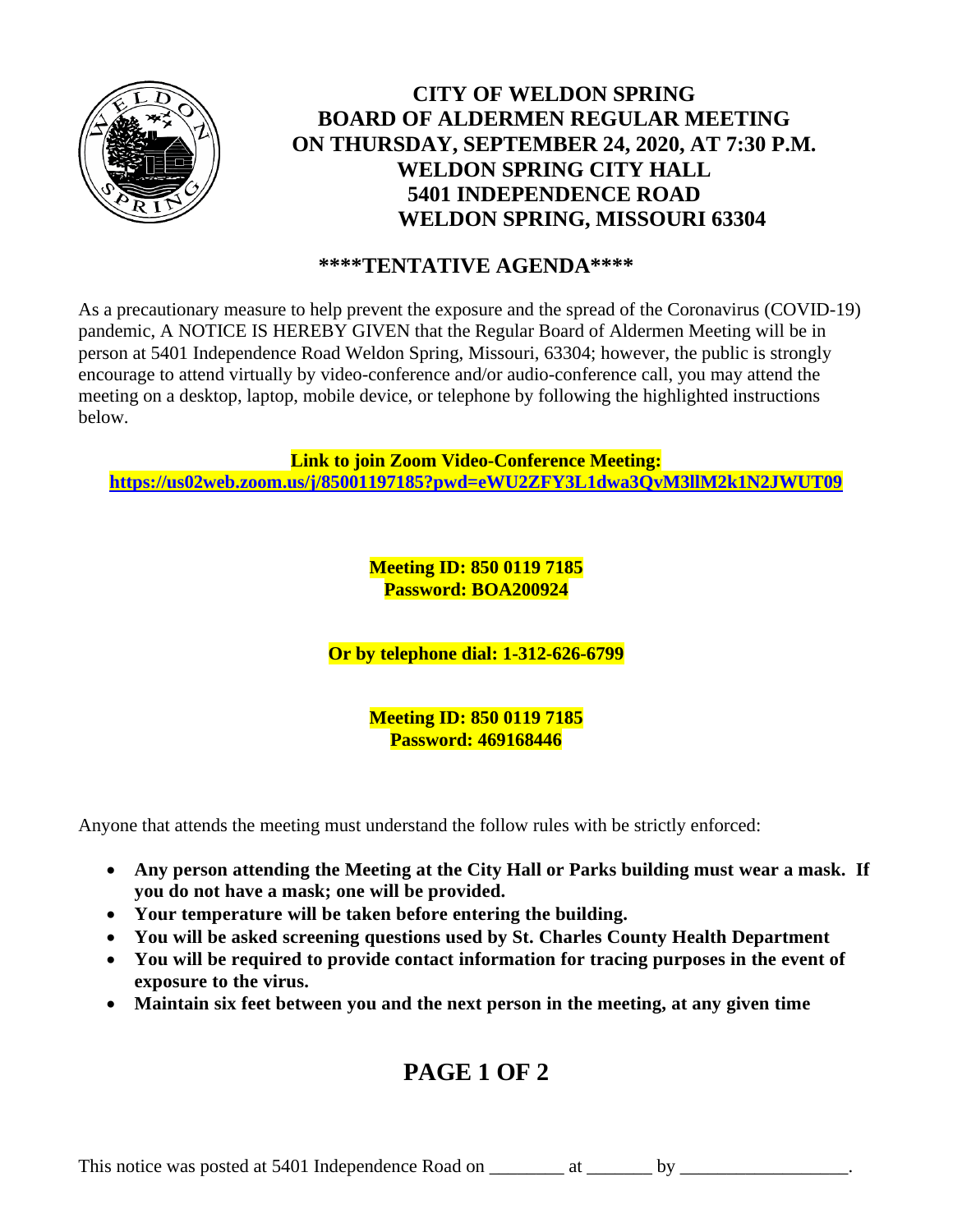**This Page Intentionally Left Blank**